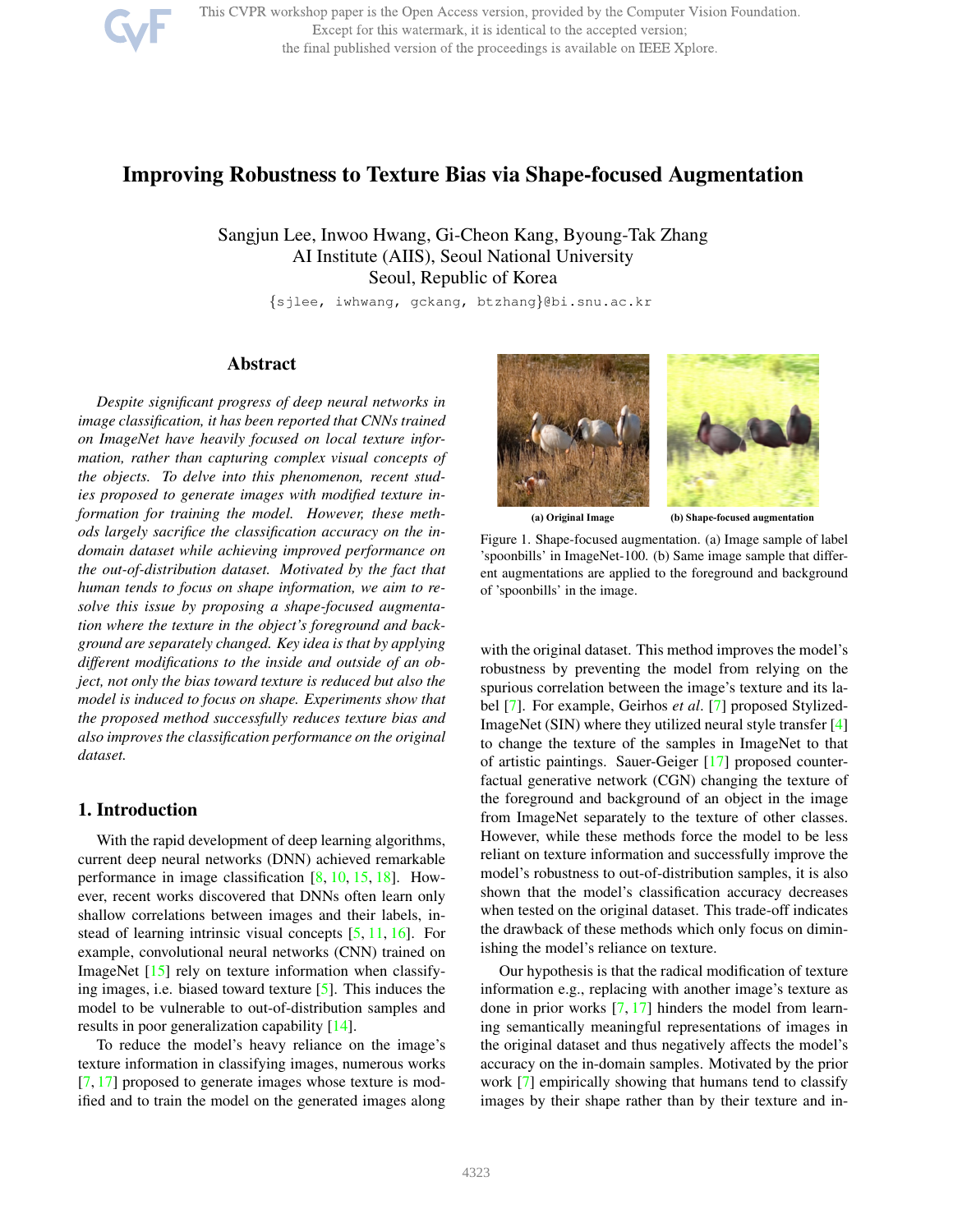creasing this shape bias improves the model's robustness to out-of-distribution samples, we propose a novel data augmentation scheme, shape-focused augmentation. In our method, the augmentation is applied to reduce the spurious correlation between the image's texture and its label, but separately on each side of the shape boundary, i.e., the inside and outside of an object. Among the set of data augmentations, i.e., ColorJitter, RandomGrayscale and RandomGaussianBlur, subsets are randomly sampled twice and each is applied to the foreground and background of the object respectively as shown in Fig. 1. This simple technique not only mitigates the model's reliance on texture information but also emphasizes shape feature in the image and induces the model to focus on it, as humans do.

We implemented the experiment to validate the effectiveness of shape-focused augmentation by comparing it with the prior method  $[17]$  in terms of the accuracy on both the original dataset (ImageNet-100) and out-of-distribution samples (OOD dataset  $[6]$ ). The experiment results show that the proposed method outperforms baselines on both datasets which implies that our method effectively alleviates the model's texture bias and enables the model to learn robust representations by focusing on shape without sacrificing the test accuracy on the original dataset.

Our contributions are summarized as follows:

- Motivated by the human behavior that focuses on shape, our method successfully improves the classifier's robustness to out-of-distribution samples without degrading the accuracy on the original dataset.
- Our method is simple yet effective, and it can be equipped with various models and applied to both supervised and self-supervised learning tasks.

# 2. Related works

Reducing the texture bias of CNN. As one of the critical pitfalls of current deep neural networks, there have been several approaches to reduce the model's reliance on local texture information. Bahng *et al*. [1] trained the model which is intentionally biased to the image's texture by extremely reducing the size of receptive fields of the CNN model. With the biased model, they train a de-biased model by enforcing the learned representation to be independent of the biased model's representation.

Another approach is to generate images whose texture is modified from the original dataset and train the model with the generated dataset. For example, Geirhos *et al*. [7] utilizes neural style transfer [4] to generate a dataset whose texture is changed to that of artistic paintings. Sauer-Geiger [17] proposed the generative model to create counterfactual images where the texture in the foreground and background of an object are independently altered to that of other classes in ImageNet. The classifier to be trained on the generated

images consists of 3 multiple heads with a shared backbone to predict each label of shape, foreground, and background in counterfactual images and use the average of output from 3 heads when predicting the label of samples in ImageNet.

Hermann *et al*. [9] examined the effectiveness of data augmentations in preventing the model from preferentially classifying images by their texture feature. They showed that data augmentation is as effective as the methods using the additional set of generated images e.g., Stylized-ImageNet [7], in terms of reducing the model's texture bias.

Our work in this paper falls into the same category as the previous work by Hermann *et al*. [9] in the point that both works utilize data augmentations as the tool to relieve the correlation between an image's label and its texture. However, our work also partly shares the same intuition with CGN [17] in that defining visual features in an image more structurally as the foreground and background of the object and giving different variations to each part.

Importance of shape-bias for OOD robustness. It is known that humans classify images based on their shape rather than their texture [7] and there exists a significant gap between the robustness of humans and neural networks on out-of-distribution samples [6]. In this regard, it has been argued that training the model to focus on the shape attribute of an image, i.e., shape bias, is essential for improving its robustness to out-of-distribution samples [7].

Geirhos *et al*. [6, 7] emphasized the importance of improving the model's shape bias by comparing the model's vulnerability to out-of-distribution samples to the robustness of humans. To measure the robustness, they proposed OOD benchmark dataset  $[6]$ . This dataset is generated from ImageNet by applying 17 kinds of adjustments to its texture. It is divided into 2 groups and we denote these groups as OOD-noise and OOD-style. OOD-noise contains images changed by 12 kinds of noise-related modifications to their texture. OOD-style consists of images adjusted by 5 kinds of style-related alterations to the texture of images.

Our work is along the same line as previous works  $[6, 7]$ in the standpoint that the model needs to be biased toward shape to obtain the robustness to out-of-distribution samples. However, being deviated from former research streams usually concentrating on relatively increasing the model's shape bias by reducing its texture bias, our work looks into the method directly emphasizing the shape feature of the image during training.

# 3. Method

In this section, we first describe the overall process of our proposed method, shape-focused augmentation. To demonstrate the necessity and effectiveness of our method, we sequentially show 1) the influence of drastic adjustment of texture in the images from the original dataset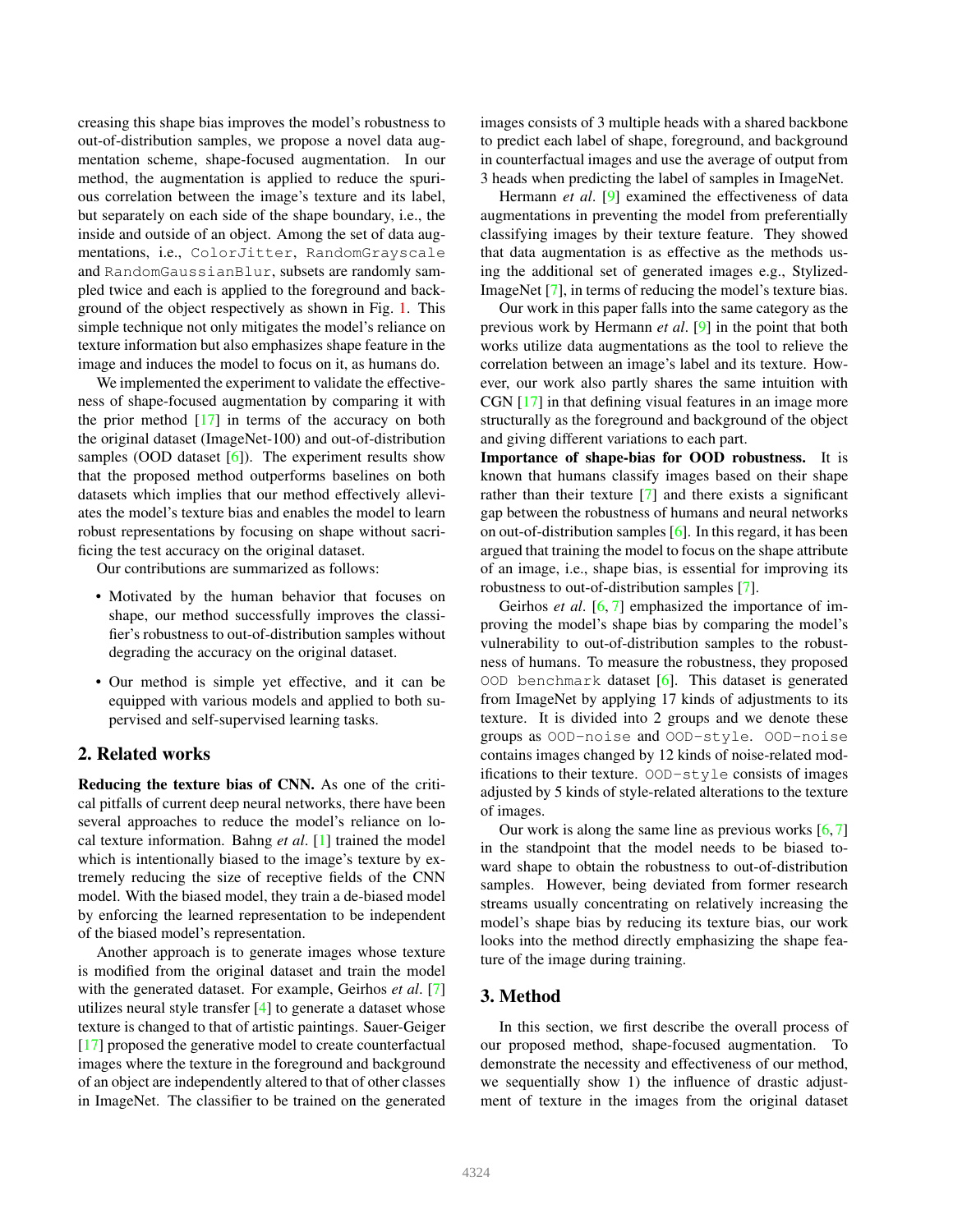

Figure 2. Overall process of shape-focused augementation. Pretrained U2-Net [13] is used for segmenting the mask of shape.

on the model's test accuracy across out-of-dstribution and in-domain samples and 2) the efficacy of data augmentations when applied separately to the object's foreground and background in an image. Lastly, we suggest the necessity of the learning algorithm directly emphasizing the highlighted shape features in the output images of the shape-focused augmentation.

# 3.1. Shape-focused Augmentation

The overall process of shape-focused augmentation is shown in Fig. 2. The original image has been augmented via RandomResizedCrop and RandomHorizontalFlip. We compose two independent sets of data augmentations by randomly sampling them from ColorJitter, RandomGrayscale, and RandomGaussianBlur. Each of two sets of indenpendently sampled data augmentations is applied to the original image respectively and it consequently creates two images which are augmented differently from one another. These two dissimilarly augmented images are combined into one image by the shape mask generated from pretrained U2-Net [13]. In other words, two disparately augmented images fill in the inside and outside of the shape mask, respectively.

Algorithm1 summarizes how the shape-focused augmentation can be plugged into the training process of a vanilla model in the supervised learning setting. First, we get two independently augmented images, a foreground image  $f$  and a background image  $b$ , with the random data augmentation module  $A$ . The data augmentations in module A are arbitrarily chosen from ColorJitter, RandomGrayscale, and RandomGaussianBlur on every implementation. Then, we extract the shape mask  $m$ of the object in the given image by utilizing pretrained U2- Net  $[13]$ , denoted as U. Finally, the foreground image  $f$ 

and the background image  $b$  are combined into the shapefocused image  $x_{aug}$  by summing the element-wise multiplications of the shape mask m and  $1-m$  with f and b, respectively. The augmented image  $x_{aug}$  is fed into the ResNet-50 model R and the cross-entropy( $CE$ ) loss is minimized during its training.

| <b>Algorithm1:</b> Shape-focused Augmentation                   |
|-----------------------------------------------------------------|
| <b>Input:</b> image x, label y, iteration t, end of iteration T |
| $U:$ Pretrained U2-Net                                          |
| $R:$ ResNet-50                                                  |
| $CE$ : Cross-entropy loss                                       |
| $A:$ Random data augmentation                                   |
| for $t=1$ to $T$ do                                             |
| $f \leftarrow A(x)$                                             |
| $b \leftarrow A(x)$                                             |
| $m \leftarrow U(x)$                                             |
| $x_{aug} \leftarrow m \odot f + (1 - m) \odot b$                |
| Train R with $CE(R(x_{aua}), y)$                                |
| end                                                             |
|                                                                 |

# 3.2. Effects of Modifying Texture on the Accuracy

In spite of the neural network's improved robustness to out-of-distribution samples by training it on generated images with modified textures, the model often shows a decline in the accuracy on the original dataset as a tradeoff [9]. To figure out the factors affecting this degradation, we scrutinize the influence of the degree of changing the image's texture from the original dataset. We hypothesized that the model's decreasing accuracy on the original dataset is influenced by the adjustment of the training image's texture to the extent of losing the semantic similarity with the images with the same label in the original dataset.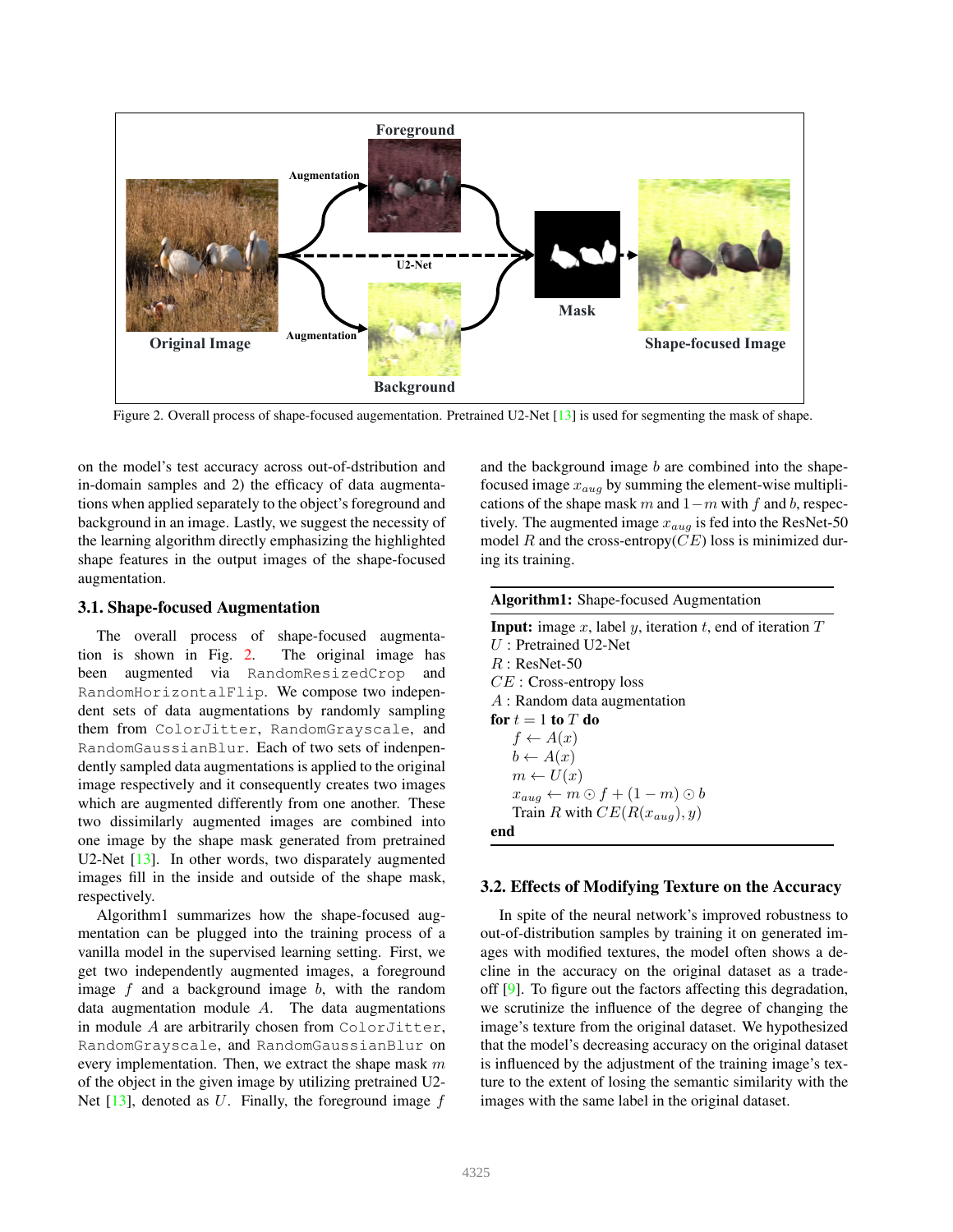



**(a) Shape** ≠ **Foreground** Shape: 'golden retriever' Foreground: 'broccoli' Background: 'hay'

**(b) Shape = Foreground** Shape: 'golden retriever' Foreground: 'golden retriever' Background: 'hay'

Figure 3. Samples of counterfactual images. (a) The sample of counterfactual images that texture in both foreground and background of an object is altered. (b) The sample of counterfactual images that texture only in the object's background is adjusted.

In this regard, we compare the two extremely different cases of texture modification. By utilizing CGN [17]'s method, we generate a set of the counterfactual images where the alteration of texture makes them semantically not resembled with the images of the identical label from the original dataset as shown in Fig. 3 (a). On the contrary, we also create another set of counterfactual images explicitly discernible as the images with the same label from the original dataset by adjusting the texture only in the background of the object like Fig. 3 (b). Then, we train the model jointly on each set of the counterfactual images and the original dataset, i.e., ImageNet-100.

| Model     | ImageNet-100  | OOD-noise | OOD-style |
|-----------|---------------|-----------|-----------|
| ResNet-50 | 77.64         | 39.41     | 35        |
| CGN(a)    | $69.54(-8.1)$ | 53.96     | 37        |
| CGN(b)    | $76.44(-1.2)$ | 43.83     | 33        |

Table 1. Top-1 classification accuracy(%).  $CGN(a)$  denotes the ResNet-50 model trained on the set of counterfactual images in Figure 3 (a) along with ImageNet-100. CGN(b) denotes the ResNet-50 model trained on the set of counterfactual images in Figure 3 (b) along with ImageNet-100. Numbers in parenthesis is the accuracy difference on ImageNet-100 between the vanilla model and each model.

In Tab. 1, the considerable improvement in the test accuracy on OOD datasets is shown by the model trained on the counterfactual images like Fig. 3 (a) which is unrecognizable as 'golden retriever' of the original dataset anymore. However, the model shows the sharp drop of the accuracy on ImageNet-100 when compared to the vanilla model. On the other hand, the model trained on the counterfactual images like Fig. 3 (b) which is still perceptible as 'golden retriever' in the original dataset exhibits much less difference from the vanilla model in the accuracy across all datasets.

Through this result, we empirically show that losing the semantic representation of the images in the original dataset by exhaustively changing their texture leads the model trained on the modified images to misclassify the indomain samples often than before.

## 3.3. Effectiveness of Shape-focused Augmentation

Based on the caveat from the previous experiment result, we assumed that the image's texture needs to be modified within the range of retaining the semantic closeness to the images of the same label in the original dataset in order to prevent the model trained on the adjusted images from missing the capability of classifying in-domain images.

In this respect, Hermann *et al*. [9] empirically show the comparable effectiveness of data augmentations to generating new images with the altered textures in improving the model's robustness to out-of-distribution samples. We assume that data augmentations give variations to the image's texture while sufficiently retaining recognizable semantic attributes of the original images. Additionally, Sauer-Geiger [17] proposed the method differentiating an image into two parts by the shape silhouette of the object and independently altering texture in each divided part to the texture of other classes. Consequently, this method brings a more diversified texture to the image.

Motivated by the findings from the prior works  $[9, 17]$ , we designed the shape-focused augmentation introduced in Sec. 3.1. As shown in Fig. 1, shape-focused augmentation emphasizes the shape attribute in the output image by applying data augmentations separately to the inside and outside of the object in an image.

We hypothesize that the model is trained to focus more on the image's shape feature while alleviating its inclination to classify images by their texture information through the application of shape-focused augmentation in its learning process as elaborated in Sec. 3.1. In this aspect, we expect the model becomes less susceptible to out-of-distribution samples without compromising the capacity of classifying the images from the original dataset. To validate our hypothesis, we examine the test accuracy of the model trained with the shape-focused augmentation on both outof-distribution samples and in-domain samples. Then, we demonstrate the efficiency of our method by comparing it with the results of other baselines.

In Tab. 2, the model trained with the shape-foucsed augmentation shows a substantial improvement over the vanilla model in the accuracy on both two types of OOD datasets. The enhancement of the test accuracy on OOD datasets is even larger than that of the model trained on counterfactual images. The model trained with our method also shows the encouraging result of reducing the gap with the vanilla model in the accuracy on the original dataset when compared to the model trained on counterfactual images.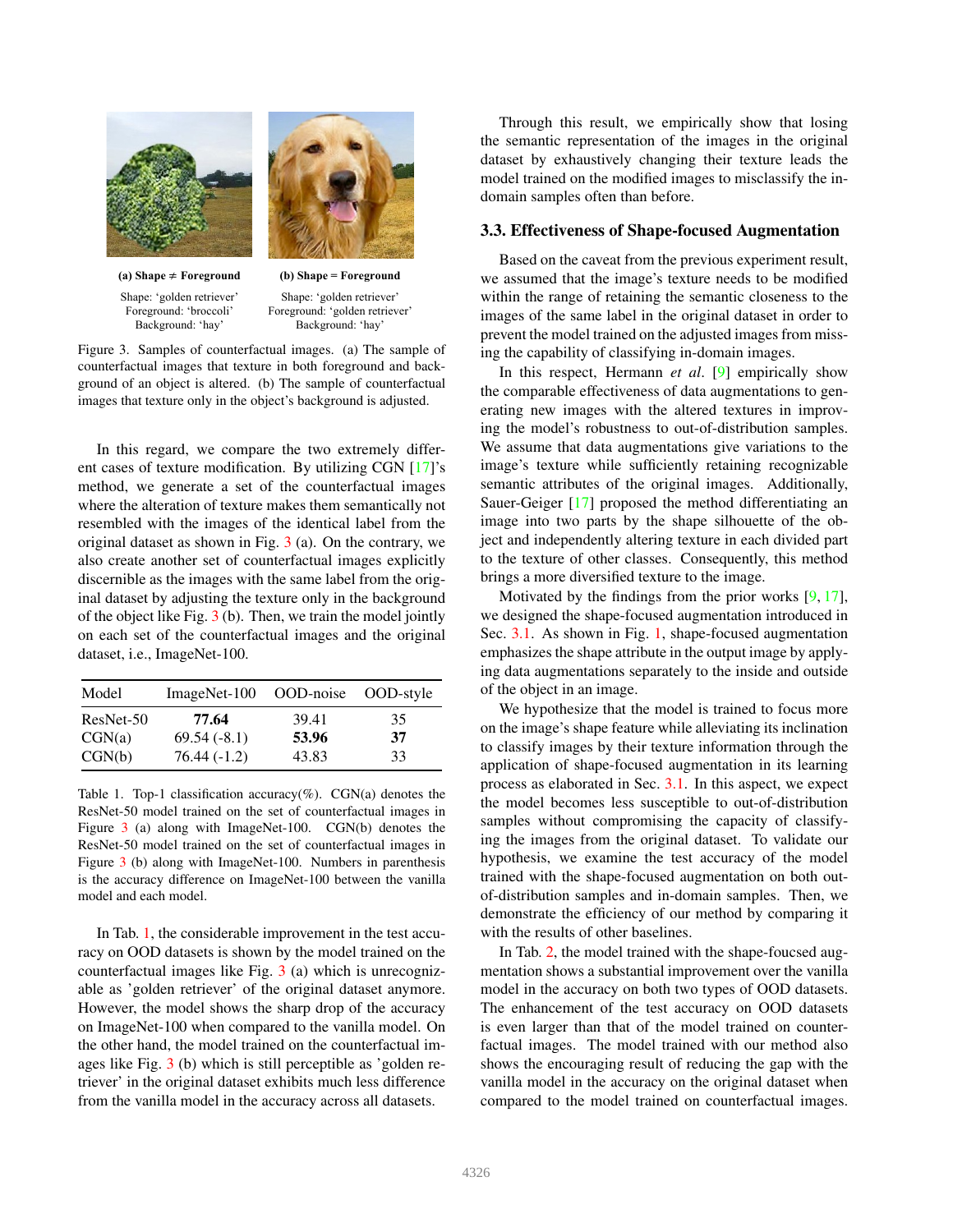| Model        | $ImageNet-100$ | OOD-noise | OOD-style |
|--------------|----------------|-----------|-----------|
| $ResNet-50$  | 77.64          | 39.41     | 35        |
| $+$ ShapeAug | 74.56 (-3.08)  | 62.62     | 40        |
| CGN(a)       | $69.54(-8.1)$  | 53.96     | 37        |

Table 2. Top-1 classification accuracy (%). +ShapeAug denotes the ResNet-50 model trained with shape-foucsed augmentation in Figure 2. CGN(a) denotes the ResNet-50 model trained on counterfactual images in Figure 3 (a) along with ImageNet-100. Numbers in parenthesis is the accuracy difference on ImageNet-100 between the vanilla model and each model.

Regarding the superior performance of the model trained with shape-focused augmentation over the model trained on counterfactual images across all OOD datasets, we supposed that it results from the inherent limitations that the model architecture in CGN [17] has. The model is formed with a shared backbone and three multiple heads. On the counterfactual images which have shape, foreground, and background labels for one image, each of the three heads output a logit for the respective labels, and it is trained to be invariant to all but one feature out of the three features of counterfactual images. However, on the normal images with one label per image, the model calculates the average of three logits respectively came from each of the three heads to predict the image's label. In this respect, we presumed that this averaging operation might have decreased the maximum upper bound of the model's predictability on OOD dataset's images with one label even if the specific head's logit might have shown the maximal accuracy in classifying the image.

Accordingly, it also displays the convenience of the shape-focused augmentation which is able to be utilized by simply plugging it into the existing learning steps of the vanilla model without the additional modifications to the model architecture.

The experiment results show that the shape-focused augmentation simultaneously improves the model's robustness to OOD datasets and reduces the gap with the vanilla model in the accuracy on the original dataset. Furthermore, our approach also has uncomplicated processes in the usage than the method generating the additional set of images with the adjusted texture. Namely, the shape-focused augmentation can be utilized by simply adding it to the model's current learning procedures without changing the model architecture. However, the generation-based models need to generate additional images in advance to train the model on it, and some of the models even needs to alter the model structure which can affect their classification performance.

#### 3.4. The Necessity of Shape-focused Learning

Our proposed method applies different subsets of randomly sampled data augmentations to the image's two separated parts which are segmented by the object's shape boundary. It highlights the shape of the object in the image more explicitly, e.g., the example in Fig. 1. This approach brought a noticeable enhancement in the model's robustness to out-of-distribution samples and also in the reduction of the amount of falling accuracy on the in-domain samples. However, the vanilla CNN does not have the learning properties of directly accentuating the highlighted shape features of augmented images during their training. We make an assumption that the vanilla CNN's lack of learning processes immediately emphasizing the shape attribute results in the still remaining reduction of the accuracy on the original dataset despite the application of the shape-focused augmentation during training.

To jump over the constraints in the vanilla CNN, we apply the shape-focused augmentation to contrastive learning models  $[2, 12]$  by replacing their existing augmentation procedures with ours. The fundamental idea of contrastive learning is to pull together an anchor image and its augmented sample, i.e., a positive sample, in the embedding space, and to push apart the anchor image from all the other samples, i.e., negative samples. In this way, the model learns the common meaningful representations between the anchor image and its positive sample by contrasting them with negative samples without utilizing the supervision by the image's label. We expect this contrastive characteristic contributes the model to learn the emphasized shape features between the images augmented by shape-focused augmentation.

In our work, we choose the supervised contrastive learning [12] as the main model where the shape-focused augmentation is employed on. In this method, not only a single positive sample augmented from an anchor image but also all images with the same label as the anchor image are included in its positives. We presume that this aspect enables the model to learn the common shape attributes among images with the same label as the anchor image as well as the accentuated shape features in output images of the shapefocused augmentation.

The general outline of the application of shapefocused augmentation in supervised contrastive learning is shown in Fig. 4. The positive sample is augmented from an anchor image via RandomResizedCrop and RandomHorizontalFlip augmentations. The anchor image and the positive are passed through the shape-focused augmentation module respectively and the two output images are represented into the embedding space. The details of the implementation of shape-focused augmentation are the same as depicted in Sec. 3.1. In the embedding space, the anchor image and positives are pulled closer and nega-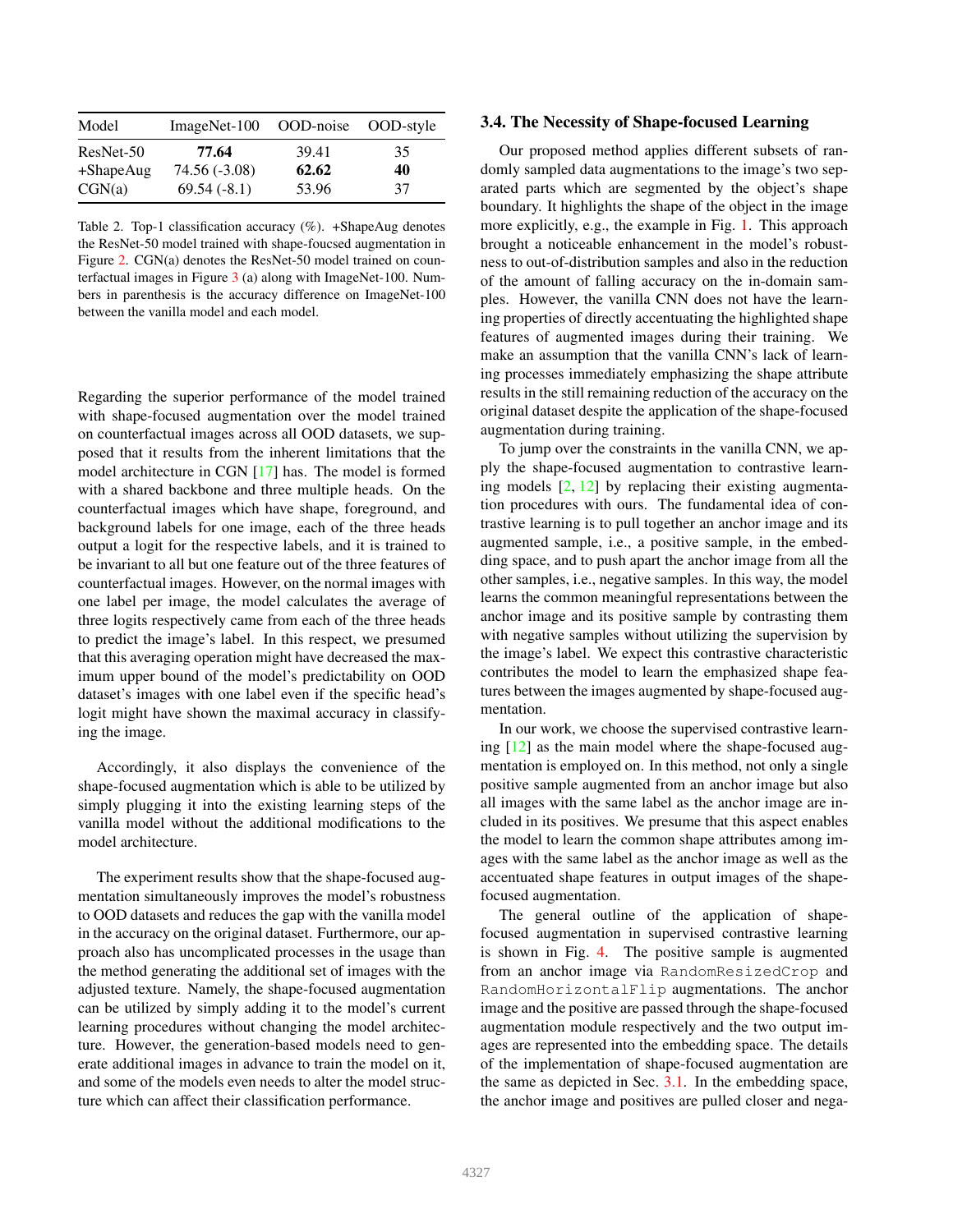

Figure 4. The overall overview of the application of shape-focused augmentation in supervised contrastive learning.

tives are pushed away from the anchor image. The positives include the image augmented from the anchor image and other images with the same label as the anchor image, and the negatives contain all of the remaining images in a batch.

We expect that the inherent learning property of supervised contrastive learning encourages the model to learn the common representations of shape attributes in the output images from shape-focused augmentation and the images with the same label. Accordingly, in the next section, we empirically show that the employment of shape-focused augmentation with contrastive learning methods leads us to achieve our conflicting goal, i.e. increasing the model's robustness to out-of-distribution samples without the decline of accuracy on the original dataset.

# 4. Experiment

In this section, we demonstrate the effectiveness of our method in both reducing the classifier's texture bias and increasing its accuracy on the in-domain dataset. We apply the shape-focused augmentation to two contrastive learning models, i.e., supervised contrastive learning (SupCon) [12] and SimCLR [2], each in supervised and self-supervised settings respectively. In Sec. 4.2, we verify the efficacy of our method under supervised contrastive learning model, and in Sec. 4.3 we show our method's efficiency in selfsupervised learning setting, which is SimCLR.

#### 4.1. Implementation details

Baselines. We compare our method with vanilla contrastive models, i.e. SupCon and SimCLR, and the model pretrained on counterfactual images generated by CGN [17].

Datasets. We utilized ImageNet-100 dataset for pretraining the vanilla model and the model with our method. As the comparison model, we pretrained the model jointly on ImageNet-100 dataset and counterfactual images generated from CGN as shown in Fig. 3 (a). We used OOD dataset to measure the model's robustness to texture bias and also used the validation set of ImageNet-100 to measure the accuracy on the in-domain samples.

Training details. We pretrained contrastive learning models with ResNet-50 backbone. All the implementations of the models are from the prior work [3] and five types of data augmentations are randomly applied to the images during the vanilla model's pretraining, which are RandomResizedCrop, RandomHorizontalFlip, RandomGaussianBlur RandomGrayscale, and ColorJitter. For our method, we employ the shapefocused augmentation to the models as illustrated in Sec. 3.4 during their pretraining. For the comparison model, we pretrained the model jointly on ImageNet-100 and counterfactual images. By following the linear evaluation protocol in both contrastive learning models, we trained a linear classifier on ImageNet-100 dataset on top of the frozen version of pretrained models.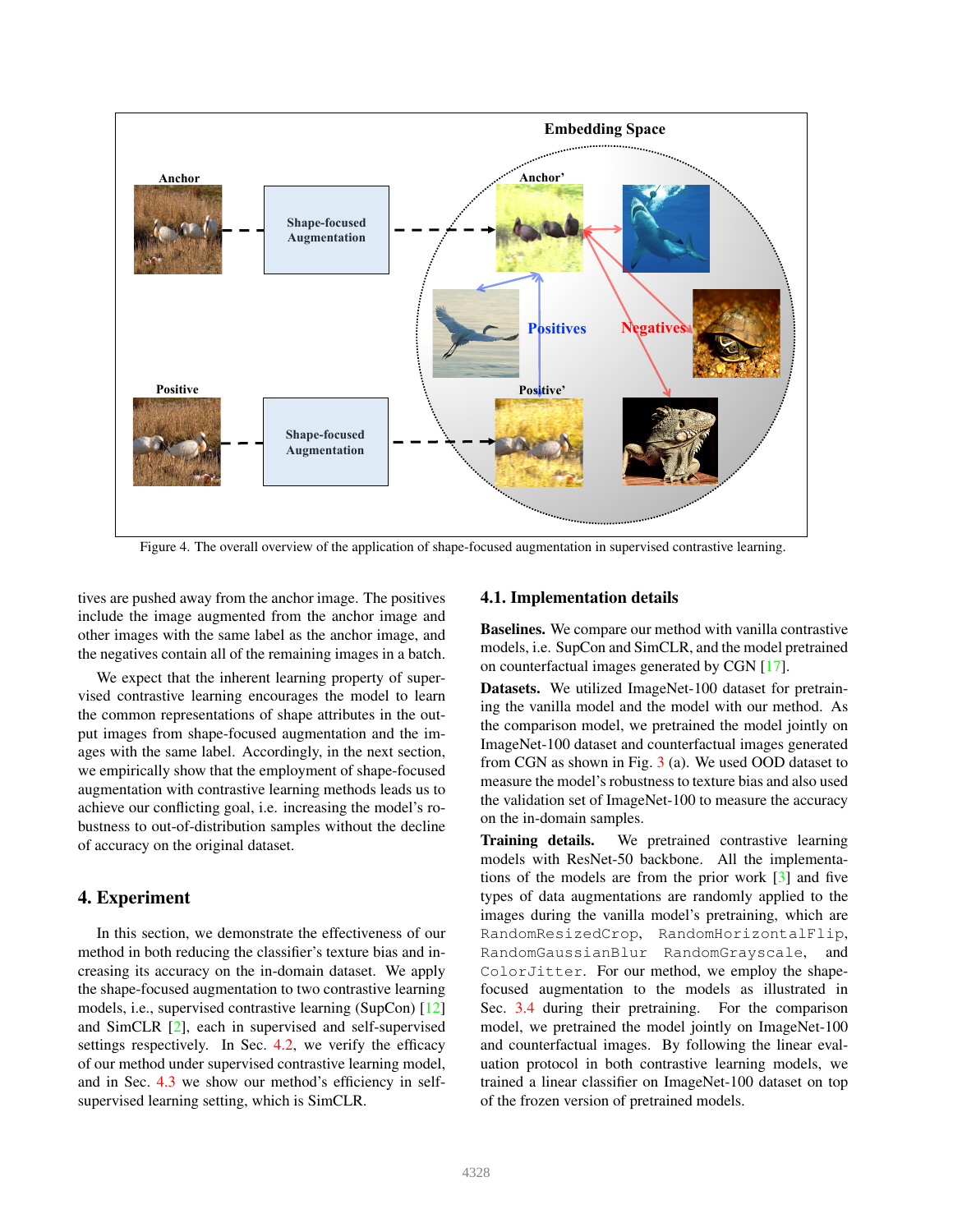4.2. Results on Supervised Contrastive Learning

| Model        | ImageNet-100    | OOD-noise OOD-style |    |
|--------------|-----------------|---------------------|----|
| SupCon       | 80.06           | 69.61               | 49 |
| $+CGN$       | $77.42(-2.64)$  | 68.324              | 47 |
| $+$ ShapeAug | $82.24 (+2.18)$ | 71.82               | 54 |

Table 3. Top-1 classification accuracy (%). SupCon denotes the vanilla supervised contrastive learning model. +ShapeAug denotes SupCon pretrained with shape-foucsed augmentation as shown in Fig. 4 and +CGN denotes SupCon jointly pretrained on ImageNet-100 and counterfactual images in Fig. 3 (a). Numbers in parenthesis is the accuracy difference on ImageNet-100 between the vanilla model and each model.

We show the efficiency of our method when it is applied on supervised contrastive learning. We compare the model pretrained with our method with the vanilla model and the model pretrained on the counterfactual images by measuring each model's accuracy on OOD datasets and ImageNet-100 dataset. Tab. 3 shows the comparison of each model's accuracy on each dataset.

Remarkably, our approach demonstrates the enhanced performance over the vanilla model on OOD datasets and even on the original dataset by large gaps. It shows the proposed method successfully reduces the model's propensity to predict the image's label by its texture information while not losing, even advancing, its ability to classify images in the original dataset. We suppose that it resulted from the supervised contrastive learning model's learning properties which reinforce our method's efficacy. In other words, the model is encouraged to learn the common representations in the images of the same label as well as the highlighted shape features in the output images of shape-focused augmentation by contrastively comparing them with images with different labels.

On the other hand, the model pretrained on counterfactual images along with ImageNet-100 shows the decreased accuracy on not only ImageNet-100 dataset but also OOD dataset. It respectively indicates the importance of preserving the semantic closeness to the original dataset when modifying the image's texture, and the efficaciousness of data augmentations in improving the model's robustness to texture bias.

### 4.3. Results on SimCLR

We show the effectuality of our method when it is applied on a self-supervised learning setting, i.e SimCLR which has a single positive augmented from an anchor image without utilizing label information in the dataset. We compare the performance of our method with that of the vanilla model and the model pretrained jointly on counterfactual images and ImageNet-100.

| Model     | $ImageNet-100$  | OOD-noise | OOD-style |
|-----------|-----------------|-----------|-----------|
| SimCLR    | 74.98           | 66.67     | 49.5      |
| +CGN      | $69.74(-5.24)$  | 67.59     | 44        |
| +ShapeAug | $77.64 (+2.66)$ | 67.22     | 53.5      |

Table 4. Top-1 classification accuracy (%). +ShapeAug denotes SimCLR pretrained with the shape-foucsed augmentation in Fig. 2 and +CGN denotes SimCLR jointly pretrained on ImageNet-100 and counterfactual images in Fig. 3 (a). Numbers in parenthesis is the accuracy difference on ImageNet-100 between the vanilla model and each model.

Tab. 4 shows the comparisons of each model's accuracy on ImageNet-100 and OOD datasets. Our method also shows the enhanced accuracy over the vanilla model across all validation sets. Contrary to our method, the model pretrained on counterfactual images shows the lower accuracy on ImageNet-100 than the vanilla model. However, it shows higher accuracy on one of OOD datasets, OOD-noise, than the vanilla model and our method. This results were not shown in the experiment on supervised contrastive learning setting. We presume it is caused by the difference of the learning protocol between supervised contrastive learning and SimCLR, which means whether they incorporate images with the same label as the anchor image in positives or not.

# 4.4. Ablation studies

| Model       | ImageNet-100    | OOD-noise | OOD-style |
|-------------|-----------------|-----------|-----------|
| SupCon      | 80.06           | 69.61     | 49        |
| $+Aug-Aug$  | $78.8(-1.26)$   | 70.90     | 58.5      |
| $+ShapeAug$ | 82.24 $(+2.18)$ | 71.82     | 54        |

Table 5. Top-1 classification accuracy (%). +Aug-Aug denotes SupCon pretrained by applying data augmentations twice. +ShapeAug denotes SupCon pretrained with shape-foucsed augmentation as shown in Fig. 4. Numbers in parenthesis is the accuracy difference on ImageNet-100 between the vanilla model and each model.

As an ablation study, we show that the trade-off between the model's robustness to out-of-distribution samples and the accuracy on the original dataset are not able to be overcome by merely applying multiple times of data augmentations during training. We compare the accuracy of our method with that of the supervised contrastive learning model which is pretrained by consecutively applying data augmentations twice.

Tab. 5 shows the accuracy on OOD datasets and ImageNet-100 by each model. Only our approach shows the higher accuracy across all test sets than the vanilla model.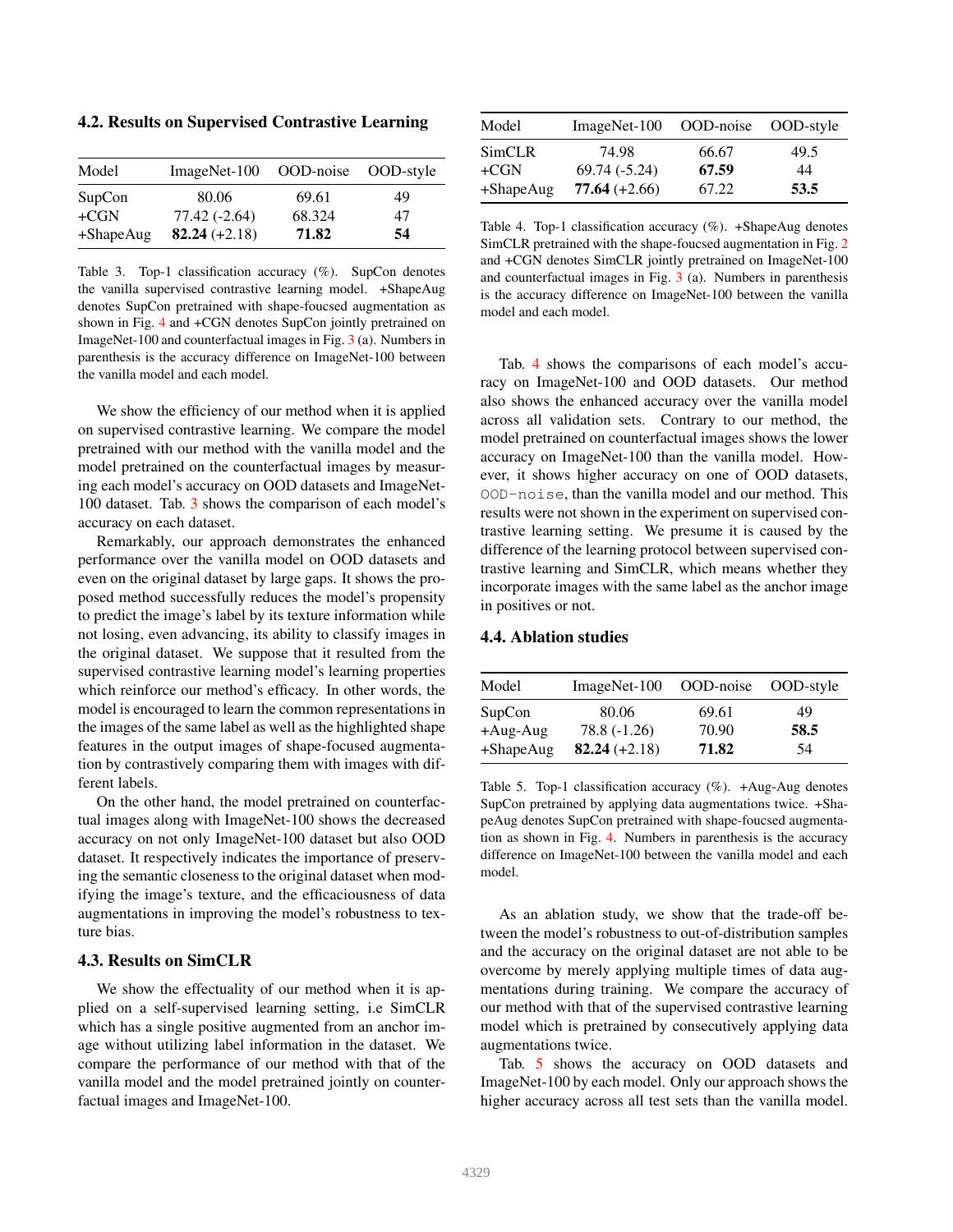| Model        | Mixed-Same | Mixed-Rand | $BG-Gap \Downarrow$ |
|--------------|------------|------------|---------------------|
| SupCon       | 76.59      | 69.04      | 7.55                |
| $+CGN$       | 75.93      | 66.52      | 9.41                |
| $+$ ShapeAug | 79.19      | 72.30      | 6.89                |

Table 6. Top-1 classification accuracy (%) on two subsets of Backgrounds Challenge dataset [19], i.e., Mixed-Same and Mixed-Rand, and BG-Gap score. +CGN denotes SupCon jointly pretrained on ImageNet-100 and counterfactual images as shown in Fig. 3 (a). +ShapeAug denotes SupCon pretrained with shapefoucsed augmentation as show in Fig. 4. Downwards Arrow  $\Downarrow$ implies the lower measure the less dependence of the classifier on the image's background information.

The experiment results show the importance of differentiating the foreground and background of the object in an image when we give variety to the image's texture.

As an additional ablation study, we evaluate our method's accuracy on two subsets of Backgrounds Challenge dataset [19] and measure the gap between the accuracies on the two subsets.

The two subsets are Mixed-Same and Mixed-Rand dataset. Mixed-Same dataset contains the images with the background which is modified to the background of relevant classes of images in ImageNet. By contrast, Mixed-Rand dataset includes the images whose backgrounds are randomized and have no more correlation with the labels of the original images. Xiao *et al*. [19] also proposed BG-Gap score which is the gap in the model's accuracies on Mixed-Same and Mixed-Rand as the measure of the model's reliance on the background information when classifying the images. We compare the BG-Gap score of our method with that of other baselines.

Tab. 6 exhibits the accuracy on Mixed-Same and Mixed-Rand by each model and consequently its BG-Gap score. Our method not only displays the highest accuracy on both Mixed-Same and Mixed-Rand dataset but also the lowest BG-Gap score. It means that there is less drop in the model's classification performance even if the object in an image from the original dataset is located on out-ofdistribution backgrounds. This outcome shows that our method enables the model to be trained to perceive images more structurally by differentiating the foreground and background of the object in an image while increasing the model's robustness to out-of-distribution samples.

# 5. Conclusion

In this paper, our work aims to overcome the tradeoff between improving the classifier's robustness to out-ofdistribution samples and increasing its accuracy on the indomain samples. For this challenging issue, we proposed a novel data augmentation scheme called shape-focused augmentation. Our method differently modifies the texture of the foreground and background of the object in an image. The main intuition in shape-focused augmentation is training the model to concentrate on the global shape feature in the augmented image while reducing the model's dependence on the image's local texture feature when classifying images. We experiment our method on both the supervised learning model and the self-supervised learning model and demonstrated the effectiveness of our method by comparing its accuracy on various datasets with multiple baselines. As a result, we showed that our aims to overcome the conflicting trade-off issues in the classification model can be achieved when the shape-focused augmentation is applied to contrastive learning methods.

#### Acknowledgement

This work was partly supported by the Institute of Information & Communications Technology Planning Evaluation (2015-0-00310-SW.StarLab/20%, 2017-0-01772-VTT/10%, 2018-0-00622-RMI/20%, 2019- 0-01371-BabyMind/20%, 2021-0-02068-AIHub/20%, 2021-0-01343-GSAI/10%) grant funded by the Korean government.

#### References

- [1] H. Bahng, S. Chun, S. Yun, J. Choo, and S. J. Oh. Learning de-biased representations with biased representations. In *In International Conference on Machine Learning.*, pages 528– 539, 2020. 2
- [2] T. Chen, S. Kornblith, M. Norouzi, and G. Hinton. A simple framework for contrastive learning of visual representations. In *In International conference on machine learning*, pages 1597–1607, 2020. 5, 6
- [3] Victor Guilherme Turrisi da Costa, Enrico Fini, Moin Nabi, Nicu Sebe, and Elisa Ricci. solo-learn: A library of selfsupervised methods for visual representation learning. *Journal of Machine Learning Research*, 23(56):1–6, 2022. 6
- [4] L. A. Gatys, A. S. Ecker, and M. Bethge. Image style transfer using convolutional neural networks. In *ICCV*, pages 2414– 2423, 2016. 1, 2
- [5] R. Geirhos, J. H. Jacobsen, C. Michaelis, R. Zemel, W. Brendel, M. Bethge, and F. A. Wichmann. Shortcut learning in deep neural networks. In *Nature Machine Intelligence*, pages 665–673, 2020. 1
- [6] R. Geirhos, K. Narayanappa, B. Mitzkus, T. Thieringer, M. Bethge, F. A. Wichmann, and W. Brendel. Partial success in closing the gap between human and machine vision. In *Advances in Neural Information Processing Systems*, 2021. 2
- [7] R. Geirhos, P. Rubisch, C. Michaelis, M. Bethge, F. A. Wichmann, and W. Brendel. Imagenet-trained cnns are biased towards texture; increasing shape bias improves accuracy and robustness. In *arXiv preprint arXiv:1811.12231*, 2018. 1, 2